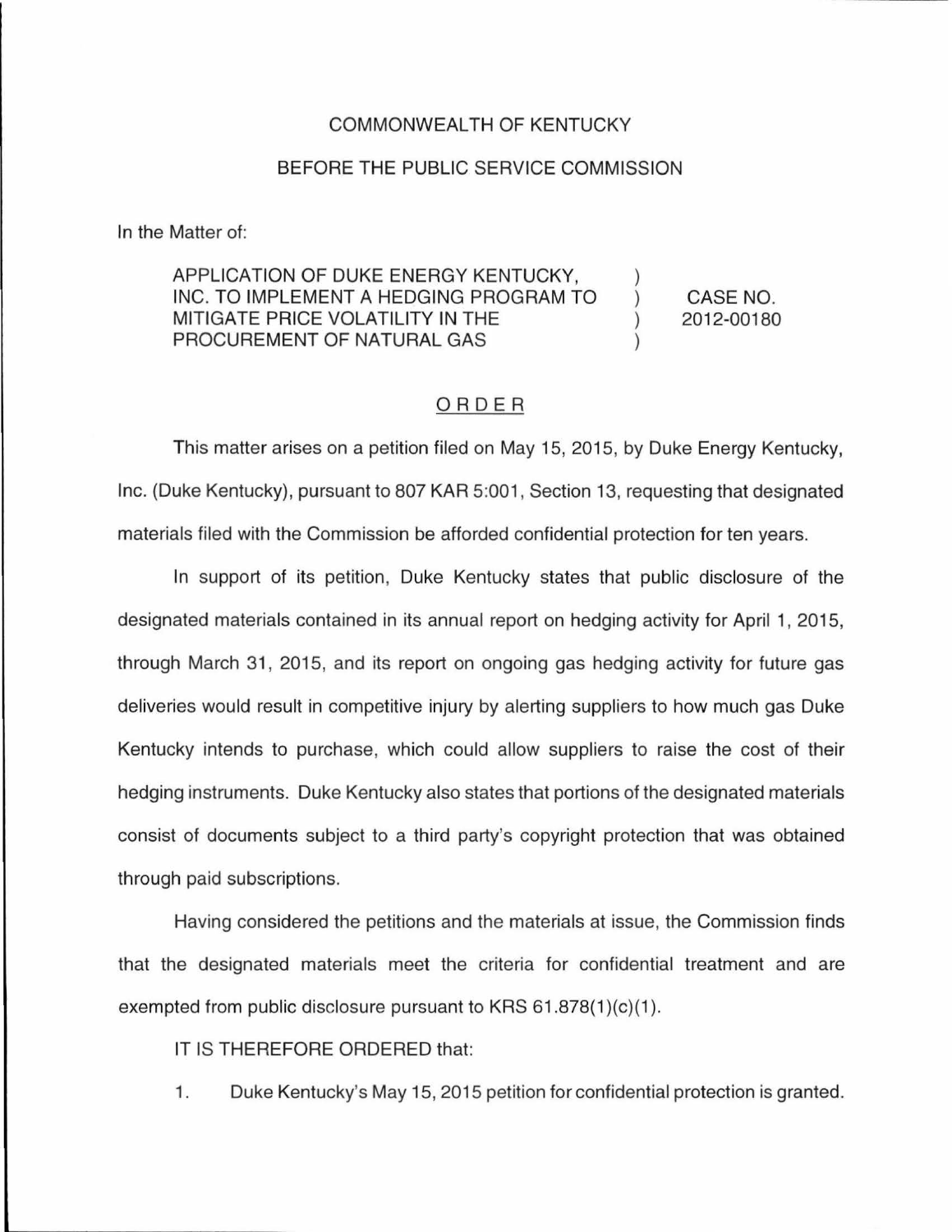2. The designated materials shall not be placed in the public record or made available for public inspection for ten years, or until further Orders of this Commission.

3. Use of the designated materials in any Commission proceeding shall be in compliance with 807 KAR 5:001, Section 13(9).

4. Duke Kentucky shall inform the Commission if the designated materials become publicly available or no longer qualify for confidential treatment.

5. If a non-party to this proceeding requests to inspect the designated materials granted confidential treatment by this Order and the period during which the materials have been granted confidential treatment has not expired, Duke Kentucky shall have 30 days from receipt of written notice of the request to demonstrate that the materials still fall within the exclusions from disclosure requirements established in KRS 61.878. If Duke Kentucky is unable to make such demonstration, the requested materials shall be made available for inspection. Otherwise, the Commission shall deny the request for inspection.

6. The Commission shall not make the designated materials available for inspection for 30 days following an Order finding that the materials no longer qualify for confidential treatment in order to allow Duke Kentucky to seek a remedy afforded by law.

-2- Case No. 2012-00180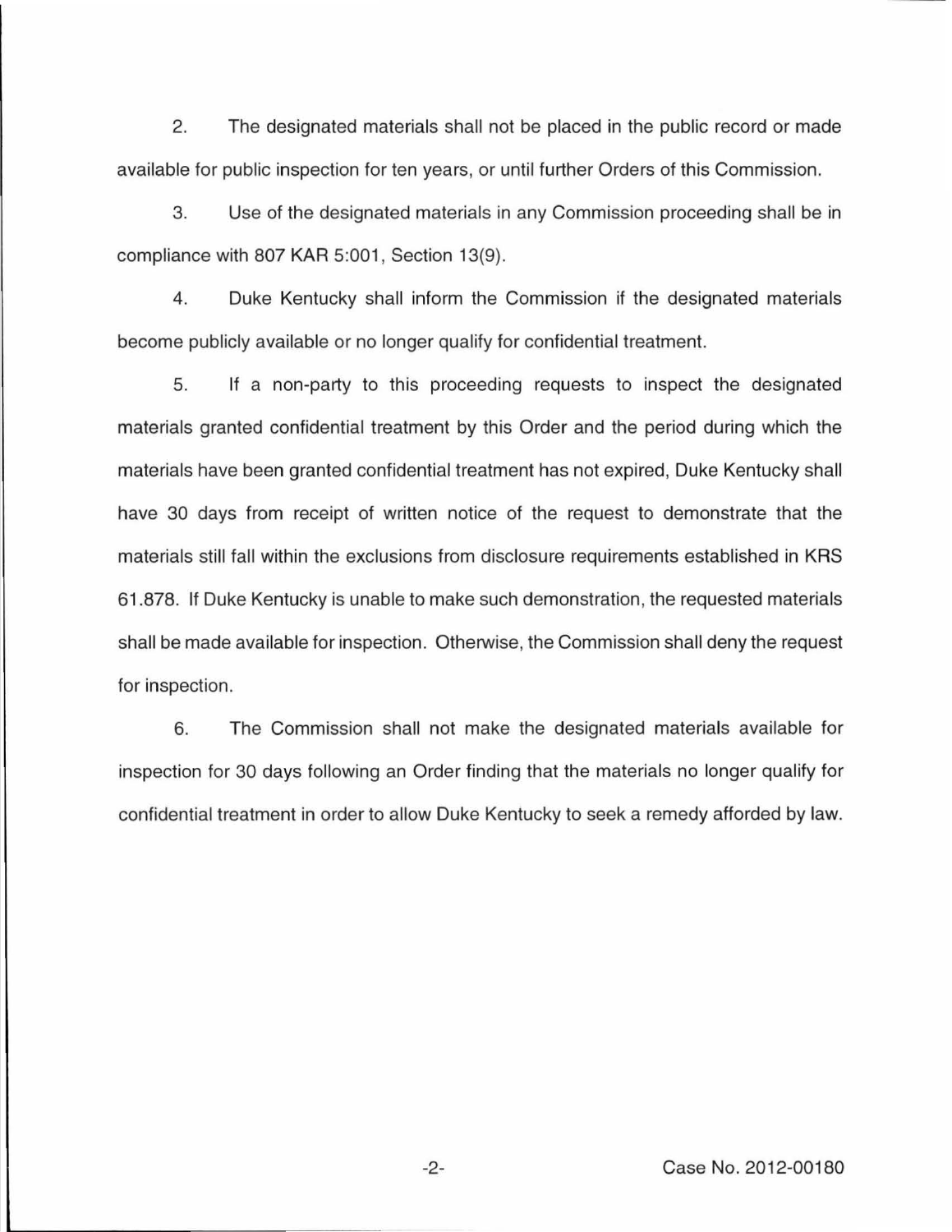By the Commission

|                           | <b>ENTERED</b> |                        |
|---------------------------|----------------|------------------------|
|                           |                | JAN 24 2019            |
| <b>SERVICE COMMISSION</b> |                | <b>KENTUCKY PUBLIC</b> |

ATTEST: FOREXECUTIVE Director

Case No. 2012-00180